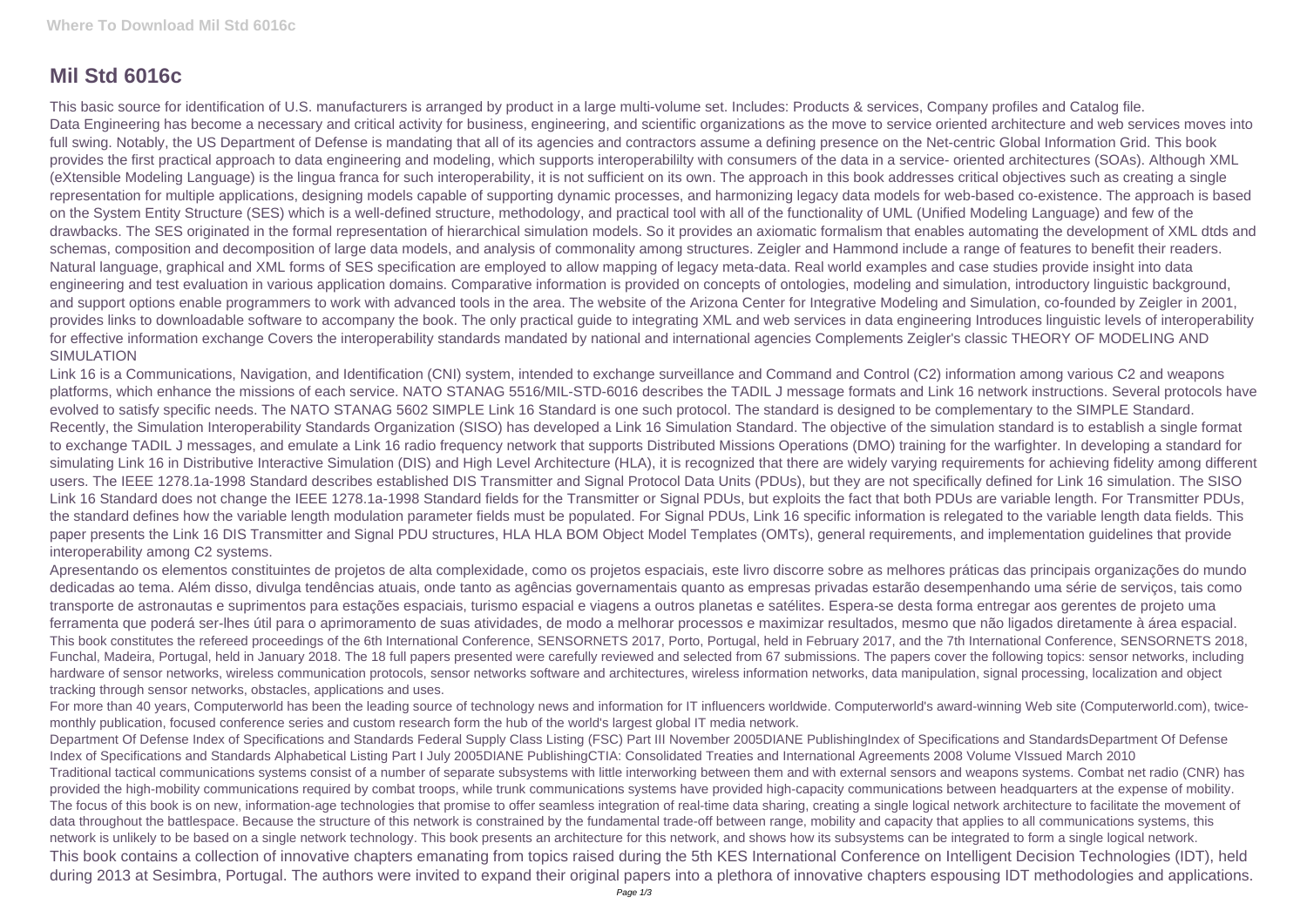This book documents leading-edge contributions, representing advances in Knowledge-Based and Intelligent Information and Engineering System. It acknowledges that researchers recognize that society is familiar with modern Advanced Information Processing and increasingly expect richer IDT systems. Each chapter concentrates on the theory, design, development, implementation, testing or evaluation of IDT techniques or applications. Anyone that wants to work with IDT or simply process knowledge should consider reading one or more chapters and focus on their technique of choice. Most readers will benefit from reading additional chapters to access alternative technique that often represent alternative approaches. This book is suitable for anyone interested in or already working with IDT or Intelligent Decision Support Systems. It is also suitable for students and researchers seeking to learn more about modern Artificial Intelligence and Computational Intelligence techniques that support decision-making in modern computer systems.

The TMS 2016 Annual Meeting Supplemental Proceedings is a collection of papers from the TMS 2016 Annual Meeting & Exhibition, held February 14-18 in Nashville, Tennessee, USA. The papers in this volume represent 21 symposia from the meeting. This volume, along with the other proceedings volumes published for the meeting, and archival journals, such as Metallurgical and Materials Transactions and Journal of Electronic Materials, represents the available written record of the 67 symposia held at TMS2016. This proceedings volume contains both edited and unedited papers; the unedited papers have not necessarily been reviewed by the symposium organizers and are presented "as is." The opinions and statements expressed within the papers are those of the individual authors only, and no confirmations or endorsements are intended or implied.

This book constitutes the proceedings of the 6th European Conference on Modelling Foundations and Applications, held in Paris, France, in June 2010. The rapid evolution of technical capabilities in the systems engineering (SE) community requires constant clarification of how to answer the following questions: What is Systems Architecture? How does it relate to Systems Engineering? What is the role of a Systems Architect? How should Systems Architecture be practiced? A perpetual reassessment of concepts and practices is taking place across various systems disciplines at every level in the SE community. Architecture and Principles of Systems Engineering addresses these integral issues and prepares you for changes that will be occurring for years to come. With their simplified discussion of SE, the authors avoid an overly broad analysis of concepts and terminology. Applying their substantial experience in the academic, government, and commercial R&D sectors, this book is organized into detailed sections on: Foundations of Architecture and Systems Engineering Modeling Languages, Frameworks, and Graphical Tools Using Architecture Models in Systems Analysis and Design Aerospace and Defense Systems Engineering Describing ways to improve methods of reasoning and thinking about architecture and systems, the text integrates concepts, standards, and terminologies that embody emerging model-based approaches but remain rooted in the long-standing practices of engineering, science, and mathematics. With an emphasis on maintaining conceptual integrity in system design, this text describes succinct practical approaches that can be applied to the vast array of issues that readers must resolve on a regular basis. An exploration of the important questions above, this book presents the authors' invaluable experience and insights regarding the path to the future, based on what they have seen work through the power of model-based approaches to architecture and systems engineering.

Link 16 is a Communications, Navigation and Identification (CNI) system, intended to exchange surveillance and Command and Control (C2) information among various C2 and weapons platforms, which enhance the missions of each service. Link 16 is the primary NATO standard for the tactical datalink. NATO STANAG 5516/MIL-STD-6016C describes the TADIL J message formats and Link 16 network instructions. A protocol for simulating Link 16 in Distributive Interactive Simulation (DIS) and High Level Architecture (HLA) is in process of becoming a Simulation Interoperability Standards Organization (SISO) standard: SISO-STD-002-V2.9.6. The standard is scheduled to begin formal balloting in April 2005. The Air Force Distributed Mission Operations Center of Excellence (DMOC) located at Kirtland AFB, New Mexico, has implemented the Distributed Interactive Simulation (DIS) portion of SISO-STD-002- V2.8. In addition, Northrop Grumman has implemented the Draft Link 16 Simulation Standard protocol on its Common Connection Device (CCD), and one such device is at the DMOC. The software followed the draft standard and modified the DIS Transmitter and Signal Protocol Data Units (PDUs) for Fidelity Levels 0 - 3. During the DIS standard implementation, valuable lessons on the design were provided to the SISO Standards Group, as well as recommended changes to the standard. Two tests and one experiment, which incorporated the changes to the Link 16 standard, were conducted at the DMOC. The tests and experiment objectives were to verify and validate the DIS portion of the standard. The first test was conducted the week of 9 Dec 2002, the second the week of 24 Feb 2003. The experiment was conducted during the JEFX 04 SPIRAL 3 Test, 17 26 May 2004. This paper presents the test results, experiment results, and lexicon of the Link 16 standard, in an effort to increase interoperability among C2 systems.

This book constitutes the thoroughly refereed post-proceedings of the 13th International Monterey Workshop on Composition of Embedded Systems: Scientific and Industrial Issues, held in Paris, France, in October 2006. The 12 revised full papers presented were carefully selected during two rounds of reviewing and improvement from numerous submissions. The workshop discussed a range of challenges in embedded systems design that require further major advances in technology.

Consolidated Treaties of International Agreements is the only up-to-date publication available that offers the full-text coverage of all new treaties and international agreements to which the United States is a party. Treaties that have been formally ratified but not officially published, aswell as those pending ratification, are included to guarantee the most comprehensive treaty information available. Executive agreements that have been made available by the Department of State in the previous year are also included. A unique and thorough indexing system, with indices appearing ineach volume, allows quick and easy access to treaties.

Vols. for 1970-71 includes manufacturers' catalogs.